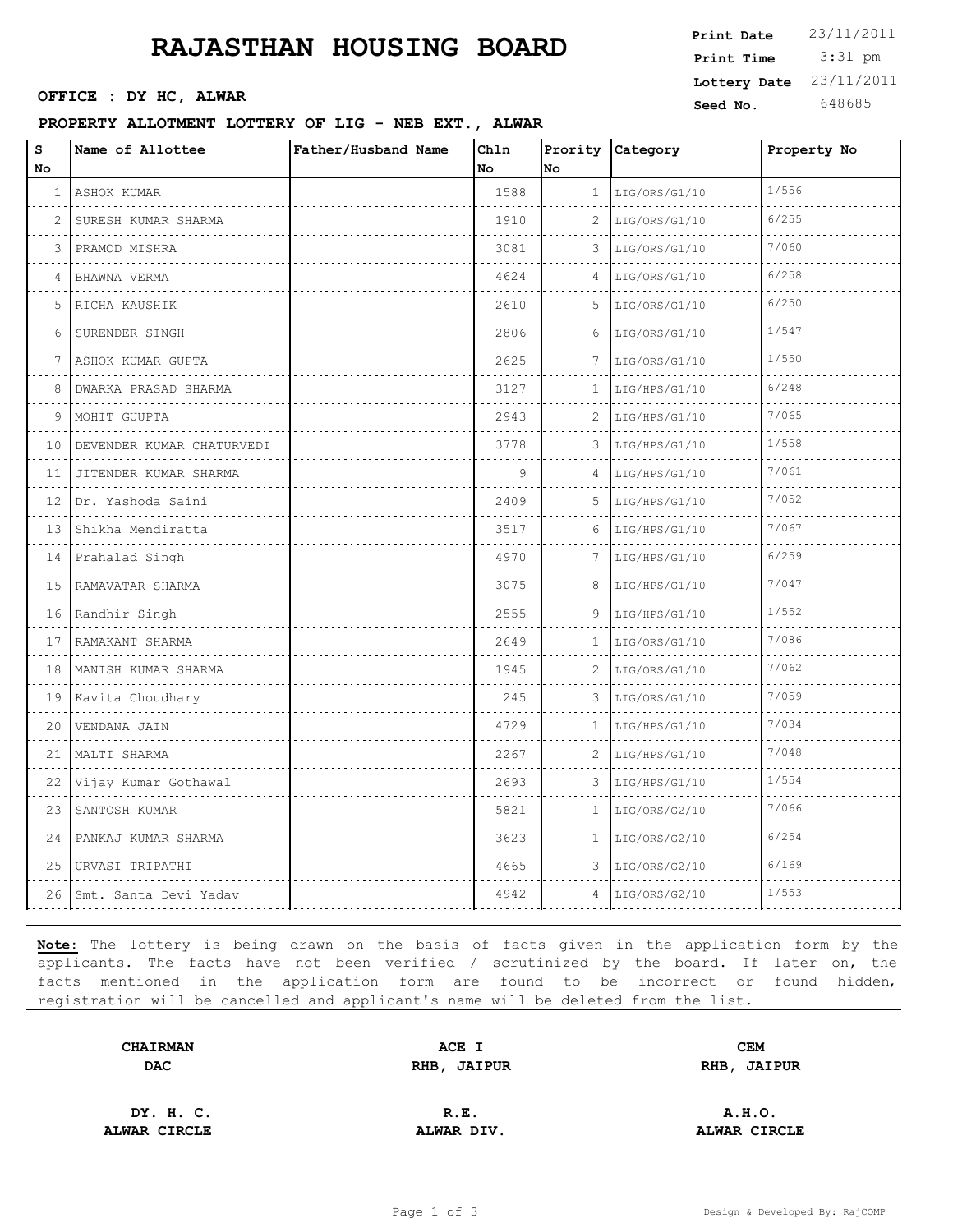# **RAJASTHAN HOUSING BOARD**

**Seed No.** 648685 **OFFICE : DY HC, ALWAR**

#### **PROPERTY ALLOTMENT LOTTERY OF LIG - NEB EXT., ALWAR**

| Print Date   | 23/11/2011 |
|--------------|------------|
| Print Time   | $3:31$ pm  |
| Lottery Date | 23/11/2011 |
| Seed No.     | 648685     |

| $\mathtt{s}$<br>No | Name of Allottee           | Father/Husband Name | Chln<br>No | No           | Prority Category | Property No |
|--------------------|----------------------------|---------------------|------------|--------------|------------------|-------------|
|                    | 27 ARPITA AGARWAL          |                     | 2605       | 5            | LIG/ORS/G2/10    | 6/172A      |
| 28                 | Jitendra Kumar             |                     | 2939       | 6            | LIG/ORS/G2/10    | 1/546       |
| 29                 | Shanti Devi                |                     | 1001       | 7            | LIG/ORS/G2/10    | 1/557       |
| 30                 | Rajat Lamba                |                     | 2047       | 8            | LIG/ORS/G2/10    | 6/171       |
| 31                 | Rajesh Sharma              |                     | 5810       | 9            | LIG/ORS/G2/10    | 1/548       |
| 32                 | Smt. Anita Gupra           |                     | 5065       | 1            | LIG/HPS/G2/10    | 6/253       |
|                    | 33   ANURAG MANOCHA        |                     | 5390       | 1            | LIG/HPS/G2/10    | 7/045       |
| 34                 | Smt. Laxmi Devi            |                     | 743        | 2            | LIG/HPS/G2/10    | 6/172       |
| .<br>35            | AJAY YADAV                 |                     | 3233       | 2            | LIG/HPS/G2/10    | 7/049       |
| 36                 | SUSHAMA SINGH              |                     | 2709       | 3            | LIG/HPS/G2/10    | 6/261       |
| 37                 | Ram Lal                    |                     | 1742       | 4            | LIG/HPS/G2/10    | 7/051       |
| 38                 | Surendra Dayal             |                     | 5117       | 5            | LIG/HPS/G2/10    | 6/170       |
| 39                 | Trilochan Singh            |                     | 1785       | 6            | LIG/HPS/G2/10    | 7/063       |
| 40                 | Bala Devi                  |                     | 1439       | 7            | LIG/HPS/G2/10    | 7/046       |
| 41                 | MINAKSHI BHARWAJ           |                     | 1563       | 8            | LIG/HPS/G2/10    | 7/064       |
|                    | 42 Karuna Ramdev           |                     | 2078       | 9            | LIG/HPS/G2/10    | 1/551       |
|                    | 43   Pankaj Kumar Gangawal |                     | 3789       | 1            | LIG/ORS/G4/10    | 7/087       |
| 44                 | Anil Kumar                 |                     | 5635       | 2            | LIG/ORS/G4/10    | 6/252       |
|                    | 45 Svaran Singh            |                     | 2833       | 1            | LIG/HPS/G4/10    | 6/257       |
| 46                 | Santosh Devi               |                     | 2732       | 2            | LIG/HPS/G4/10    | 1/555       |
| 47                 | purshotam lal meena        |                     | 4733       | 1            | LIG/ORS/G5/10    | 6/260       |
| 48                 | GITA DEVI MEENA            |                     | 5371       | $\mathbf{1}$ | LIG/HPS/G5/10    | 7/050       |
| 49                 | Panna Lal Meena            |                     | 5830       | 2            | LIG/HPS/G5/10    | 6/249       |
| 50                 | Dharmendra Adalakkha       |                     | 5733       | 1            | LIG/HPS/G6/10    | 6/256       |
|                    | 51 RAM KUMAR DADWAL        |                     | 1613       | $\mathbf{1}$ | LIG/ORS/G8/10    | 6/262       |
|                    | 52 LAL SINGH CHAUHAN       |                     | 5405       | $\mathbf{1}$ | LIG/HPS/G8/10    | 1/549       |

**Note:** The lottery is being drawn on the basis of facts given in the application form by the applicants. The facts have not been verified / scrutinized by the board. If later on, the facts mentioned in the application form are found to be incorrect or found hidden, registration will be cancelled and applicant's name will be deleted from the list.

| <b>CHAIRMAN</b> | ACE I       | <b>CEM</b>  |  |
|-----------------|-------------|-------------|--|
| <b>DAC</b>      | RHB, JAIPUR | RHB, JAIPUR |  |
|                 |             |             |  |

**ALWAR CIRCLE ALWAR DIV. ALWAR CIRCLE**

**DY. H. C. R.E. A.H.O.**